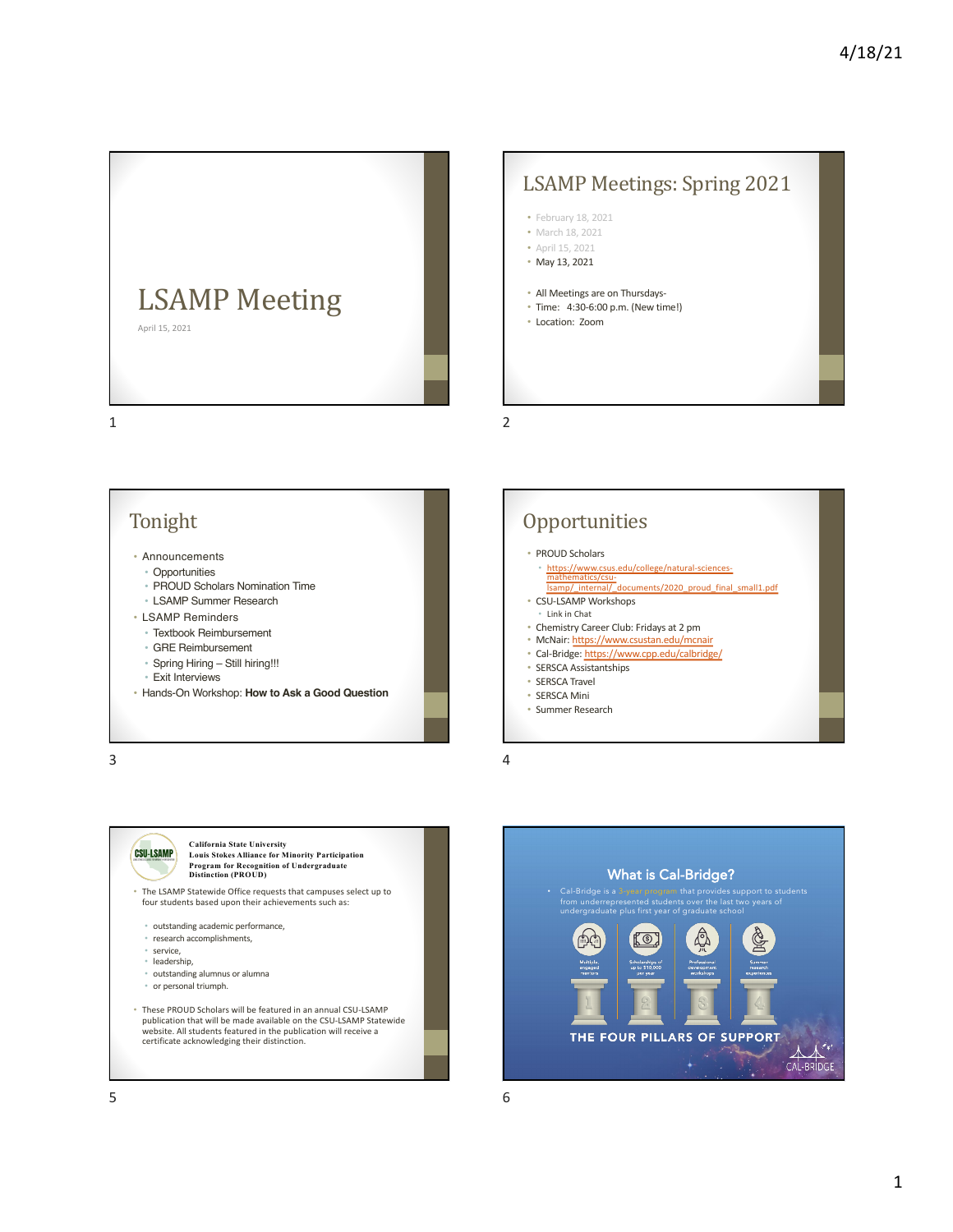#### **SERSCA**

- **SERSCA Programs**(https://www.csustan.edu/office-research[sponsored-programs/sersca-program](https://www.csustan.edu/office-research-sponsored-programs/sersca-program))
- Graduate Student Assistantships: \$2000 (applications require faculty sponsor and proposal)
- Undergraduate Assistantships: \$1000 (applications require faculty sponsor and proposal)
- Mini-grants: up to \$300 (applications will undergo immediate review, and awards will be made until all funds are allocated)
- Travel grants: up to \$1000 for students presenting, and up to \$800 for students attending conferences (applications will undergo immediate review, and awards will be made until all funds are allocated)

7



# Travel

#### • **Defensive Driving-**

- Students must take and pass the campus online Defensive Driving Course in order to receive mileage reimbursement on Travel Claims.
- Test can be found on university website
- https://www.csustan.edu/training-development/defensive-
- driver-training
- Fill out form
- Link for Test and Certificate will be emailed to you • LSAMP needs Original Certificate

### Looking for Summer Research

- Pathways to Science
- https://www.pathwaystoscience.org/
- NSF
- LSAMP listserv
- Email Dr. Martin if interested in being a LSAMP Research Intern in June (and maybe July)

8

#### **Travel**

- **Please let LSAMP (Suzanne) know when you will be traveling**  and what department completed the paperwork, i.e., Travel Request/Claim. LSAMP is required to submit this information to the Statewide Department at the end of each year to maintain our Grant Funding.
- We have very limited **travel funds**, but we may be able to help you find money to travel. Please come talk to us if you plan to travel.

10

# After you fill out form **Defensive Driver Training** Thank you for registering for the Defensive Driver Training. PLEASE READ THE FOLLOWING CAREFULLY AS THE PROCESS HAS RECENTLY<br>CHANGED:

FACULTY/STAFF/STUDENT ASSISTANTS - Once your Driver's License has been cleared<br>through DMV you will receive an email with instructions on how to access the course(s). This<br>email will come from the Training Administrator. Y

ALL OTHER STUDENTS/VOLUNTEERS - Please click on the Department of General Services<br>(DGS) link to complete the course: http://www.dgs.ca.gov/orim/Programs<br>/DDTOnlineTraining.aspx. It is strongly ecommended that you check co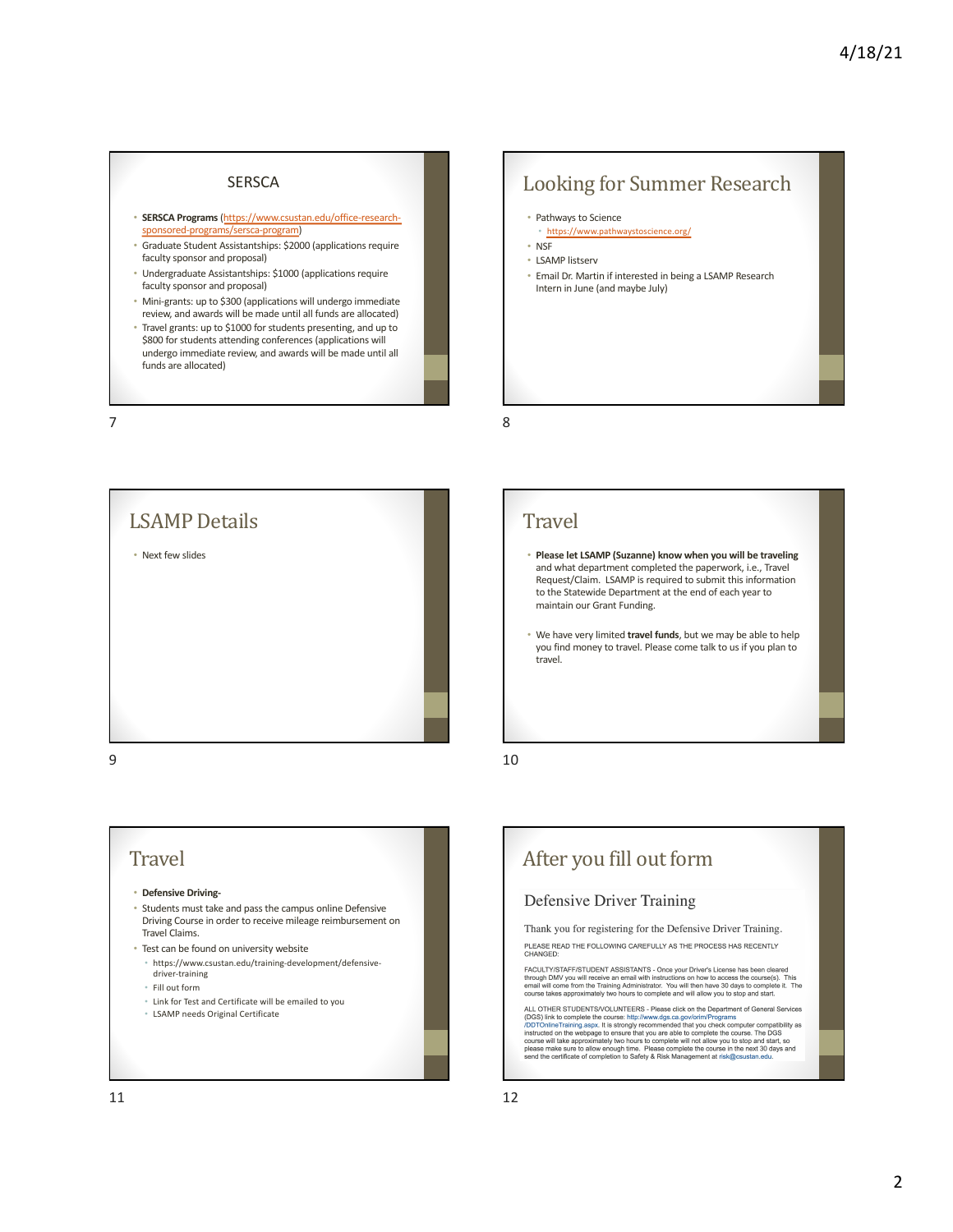### Textbook Reimbursements

- LSAMP will pay up to \$200.00 per student per semester (as our budget allows) provided you attended at least half the meetings in the previous semester (exception for new admits)
- Must be required for a STEM class and you must pay for it
- Grant says TEXTBOOKS, this includes
- Ebooks
- Book rentals
- Online materials bundled with the books
- NOT other required equipment and supplies
- Please bring to LSAMP Office
	- A copy of syllabus
	- ORIGINAL RECEIPTS with your name and proof of payment

13

#### Fees

• We have a limited budget to pay for graduate school application fees. We cannot pay for fees that you could have had waived as an LSAMP participants, so please check on waivers before you pay. If the fee cannot be waived, we need proof that you paid the fee.

**Graduate School Application** 

15

## **Research Poster Printing**

- We can pay to have research posters that you will be using to present your work printed through Reprographics. You can come to the LSAMP Office to pick up the form Reprographics needs to bill us.
- Posters are generally 3 ft. by 4 ft. in color on plain paper and cost about \$35.
- Everyone doing research should have a poster in the College of Science Poster Celebration in May.
- Your research mentor should be able to help you design a poster. Please contact us if you have any questions.

#### **GRE** Fee Reimbursements

- LSAMP will reimburse GRE test fees (as our budget allows) for one general exam and one subject exam. If funds are not sufficient we will prioritize by meeting attendance.
- To receive reimbursement we need proof of payment and proof you took it, so please bring to the LSAMP Office • A receipt showing you paid for the test
	- GRE Score Sheet
- We are not able to pay for standby fees or for additional attempts

14

## Gray Areas

- In general, it is best to submit the paperwork for things that might not be reimbursable, since sometimes we end the year with a little extra money and will look for student reimbursements to pay.
- Once you have officially graduated we will most likely not be able to process reimbursements to you.

16

## Research Interns

- We are just now selecting and hiring our research interns for Fall
- If we have more applicants than funds, priority goes to:
	- Continuing Interns who have complied with the requirements • LSAMP participation – e.g. meeting attendance
	- Distribution over majors and mentors
- Sometimes Interns graduate in the Fall, so if you applied and didn't receive it, try again in Spring
- We will keep your application open depending on funds we may have one or two late hires
- Some expectations for Spring semester
	- Student Research Competition • College of Science Poster Session
		-